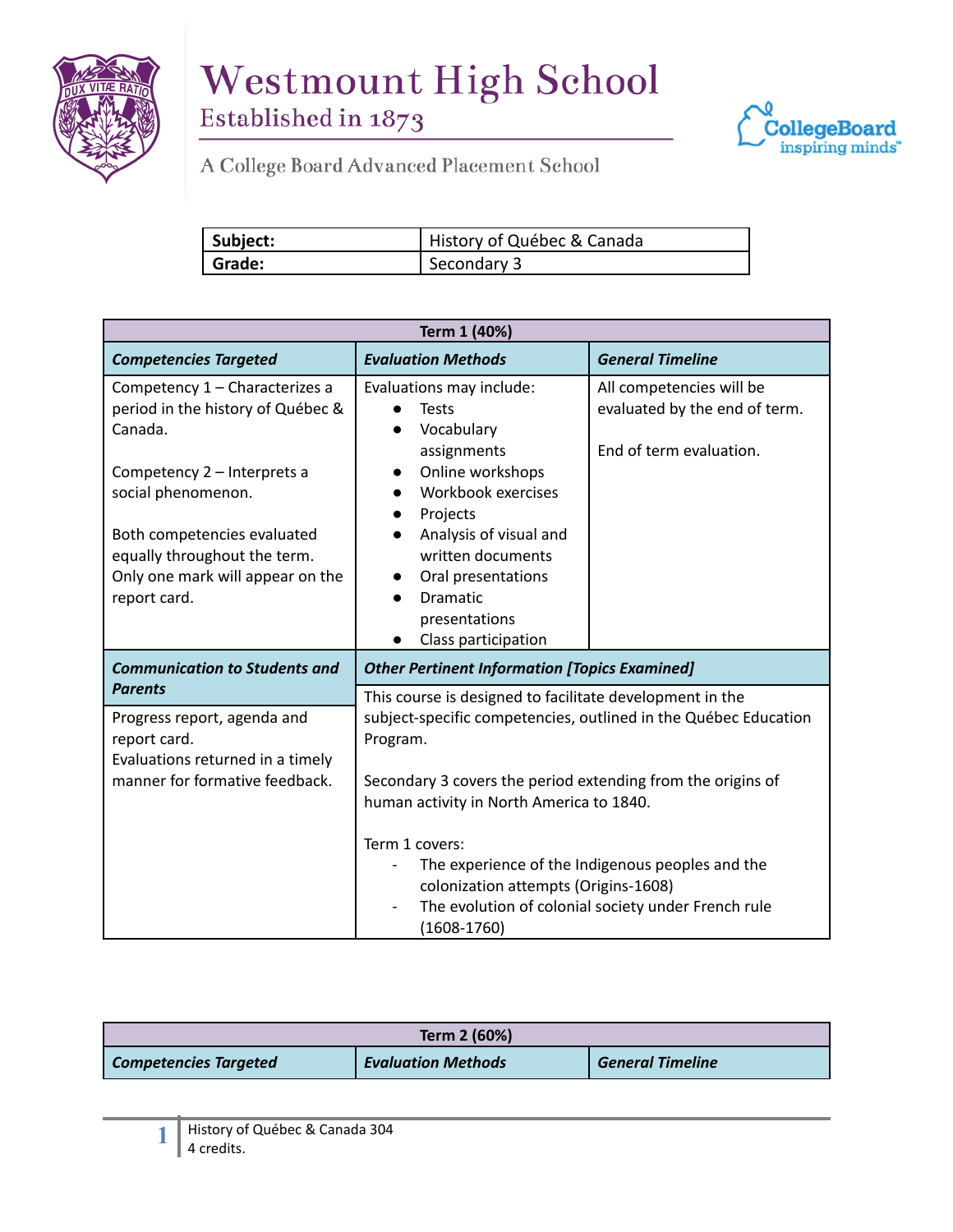| Competency 1 - Characterizes a<br>period in the history of Québec &                                                                                                  | Compulsory final exam worth<br>30% of final mark for the year.                                                                                                                                                                                     | All competencies will be<br>evaluated by the end of term.                                                |
|----------------------------------------------------------------------------------------------------------------------------------------------------------------------|----------------------------------------------------------------------------------------------------------------------------------------------------------------------------------------------------------------------------------------------------|----------------------------------------------------------------------------------------------------------|
| Canada.                                                                                                                                                              | Evaluations may include:                                                                                                                                                                                                                           |                                                                                                          |
| Competency 2 - Interprets a<br>social phenomenon.<br>Both competencies evaluated<br>equally throughout the term.<br>Only one mark will appear on the<br>report card. | <b>Tests</b><br>Vocabulary<br>assignments<br>Online workshops<br>Workbook exercises<br>Projects<br>Analysis of visual and<br>written documents<br>Oral presentations<br><b>Dramatic</b><br>presentations<br>Class participation                    |                                                                                                          |
| <b>Communication to Students and</b>                                                                                                                                 | <b>Other Pertinent Information [Topics Examined]</b>                                                                                                                                                                                               |                                                                                                          |
| <b>Parents</b><br>Agenda and report card.<br>Evaluations returned in a timely<br>manner for formative feedback.                                                      | This course is designed to facilitate development in the<br>subject-specific competencies, outlined in the Québec Education<br>Program.<br>Secondary 3 covers the period extending from the origins of<br>human activity in North America to 1840. |                                                                                                          |
|                                                                                                                                                                      | Term 2 covers:<br>$\overline{\phantom{a}}$                                                                                                                                                                                                         | The Conquest and the change of empire (1760-1791)<br>The demands and struggles of nationhood (1791-1840) |